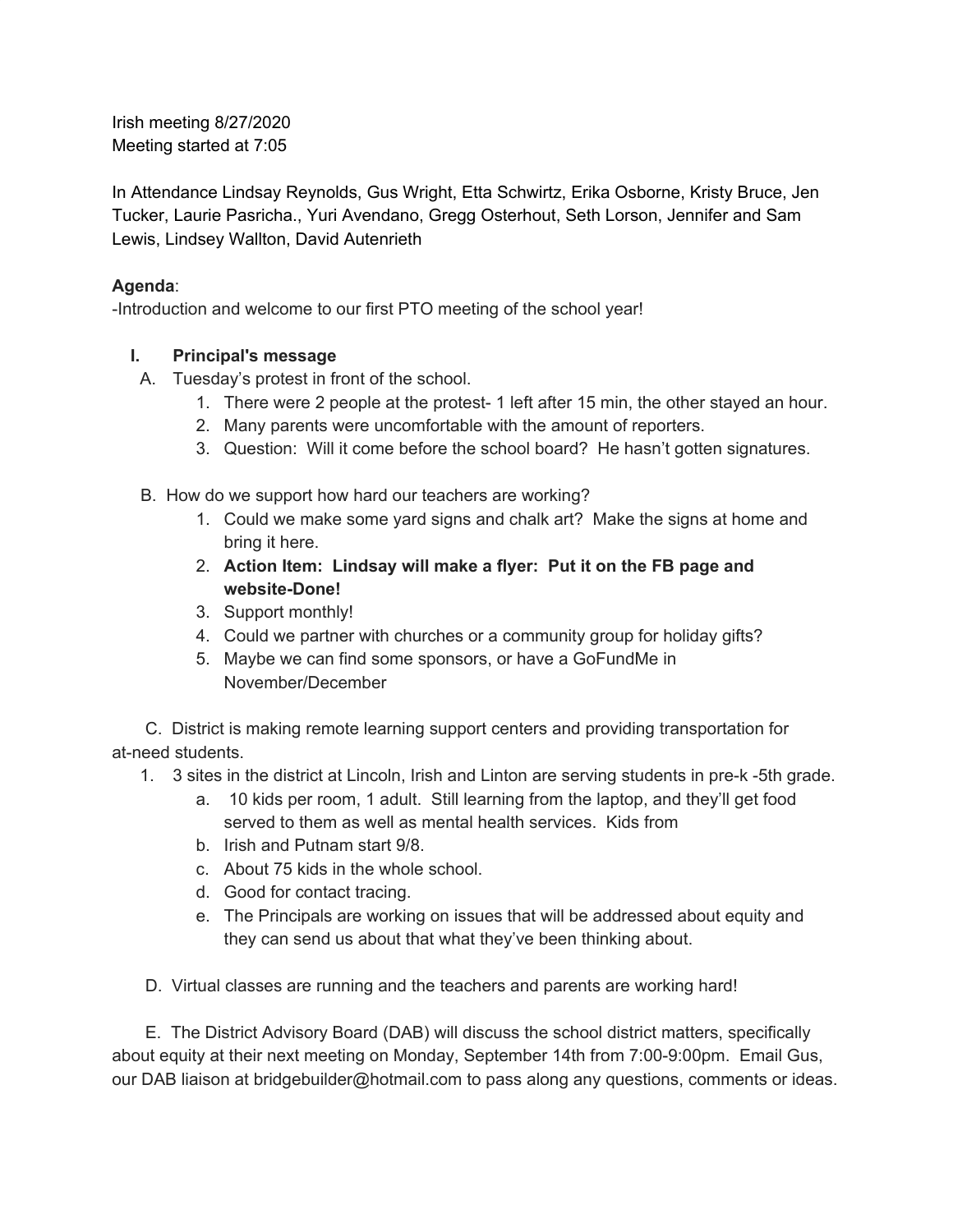In the September meeting, the DAB will be providing feedback to the District for the District approval plan. The DAB is an advisory council to PSD's school district..

II. **Mural Update** Seth Lorson gave a PowerPoint Presentation (attached) about the proposed mural idea.

- A. We need to create a mural committee to work on:
	- 1. Fundraising, mural specific fundraising, spending rules (through school or 501c3)
	- 2. Outreach to families/students/staff, talking to kids about our ideas.
	- 3. One artist that has done murals in the past is Armando Silva. Here are examples of what our mural could potentially look like <http://www.artmandosilva.com/>
	- 4. Maybe, eventually, a mural at each Pod?
- B. Erika Osborne (in attendance) is a part of the Art dept. At CSU and can offer ideas.
- C. Some rules for getting a project done at PSD like a mural:
	- 1. If you want to spend more than 5k for 1 purchase you have to get 3 bids.
	- 2. If you wanted to use 1 artist: 1, have him get a bid, and then bids from 2 other artists. Then we could use the \$\$ in the account.
	- 3. If we wanted to just use him and have a separate account w/o going through the school finances. But if you do that, you can't use the \$\$ in our current account.
	- 4. But if the bid was below \$5,000 and under we wouldn't have to get a separate bid.
	- 5. Or have it be several different projects and submit costs for each part of the project as a separate entity.
		- a. Eg: One bid for the mural alone, a second bid for an associated assembly/presentation...
- D. Questions
	- 1. Could we have a Private fundraiser?
	- 2. Could we get sponsorship for the materials as a donation?
	- 3. Would it be considered an outside function to paint?
		- a. We would have to get the project approved by the Health Department.
	- 4. What would the timeline look like?
		- a. Answer, probably not get a painting started until 2021, so we have time.
	- E. Who would like to be on the Mural Committee?
		- 1. Seth, Erika, David, Etta
			- a. **Please email the PTO if you are interested in joining:)**
			- b. Ask Ms. Compton working with the kids and to be on the committee
			- **c. Lindsay will email the full PTO list to ask for more members as well**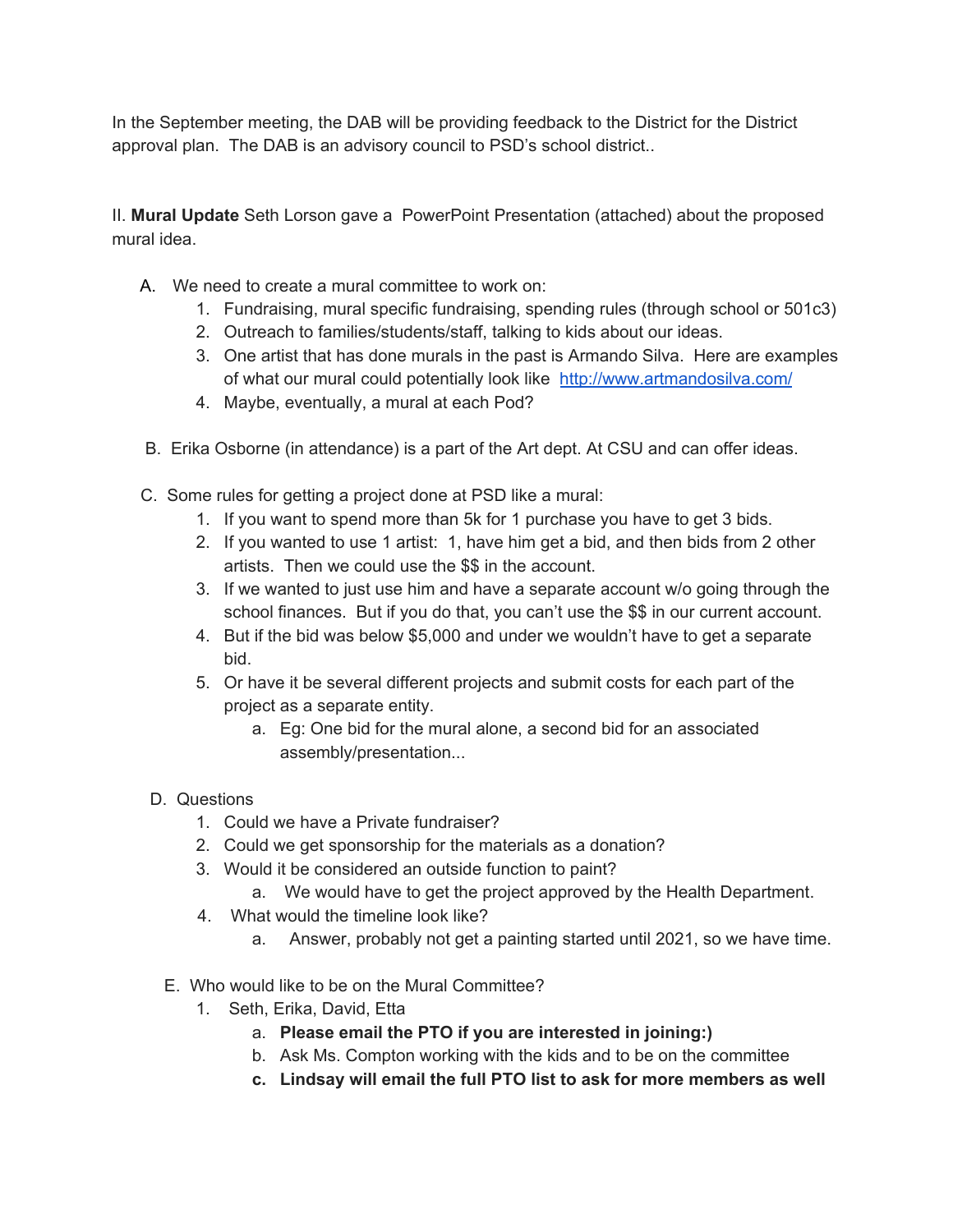#### III. **Email list, recruitment, and FaceBook**

- A. We made a new email and had a recruitment at the beginning of school effort to let Parents know about Irish's PTO. We want more people on the email list.
- B. **Action Item:** Lindsay will contact Ms. Walton to see if other families might be interested.

# IV. **Fall fundraising**

- A. What is our focus this year?
	- 1. Should the mural be the focus? And then present at the next PTO meeting.
	- 2. Have another GoFundMe campaign?
	- 3. The PTO bought a bunch of t-shirts. What are our selling options?
		- a. Lindsay, maybe a link for orders from the school. Lindsay will look at those costs and make a decision.
		- b. Irish will set up a system for regular distribution for library books/classroom books as a 1 time a week distribution method. Perhaps we could put flyers or t-shirt information in the student's "mailboxes".

#### V. **501c3 update**

- A. Gregg Osterhout and team helped draft The Articles of Incorporation and now we need to discuss a Board of Directors.
	- 1. Last year we had formal positions, but not now. It's called the "Leadership team".
	- 2. Gus's idea: a collegial group and a formal group?
	- 3. What are the costs? 50 to file and then 20 to register every year. 200/year for liability.
	- 4. Seth would be willing to be on the board.

# **VI. Parent support and networking**

- A. How can we best give opportunities for Parents to network?
	- 1. Should we try to get some other meetings going like weekley, or monthly?
	- 2. Around grade level?
	- 3. Goal: To have the same conversations that we would have had in a parking lot/bus stop:).
	- 4. Kristy asked: Could we meet-up at a park? And be masked?
		- a. The school couldn't be involved if it was at a park.
	- 5. Back to school night?
		- a. By grade level back to school night?